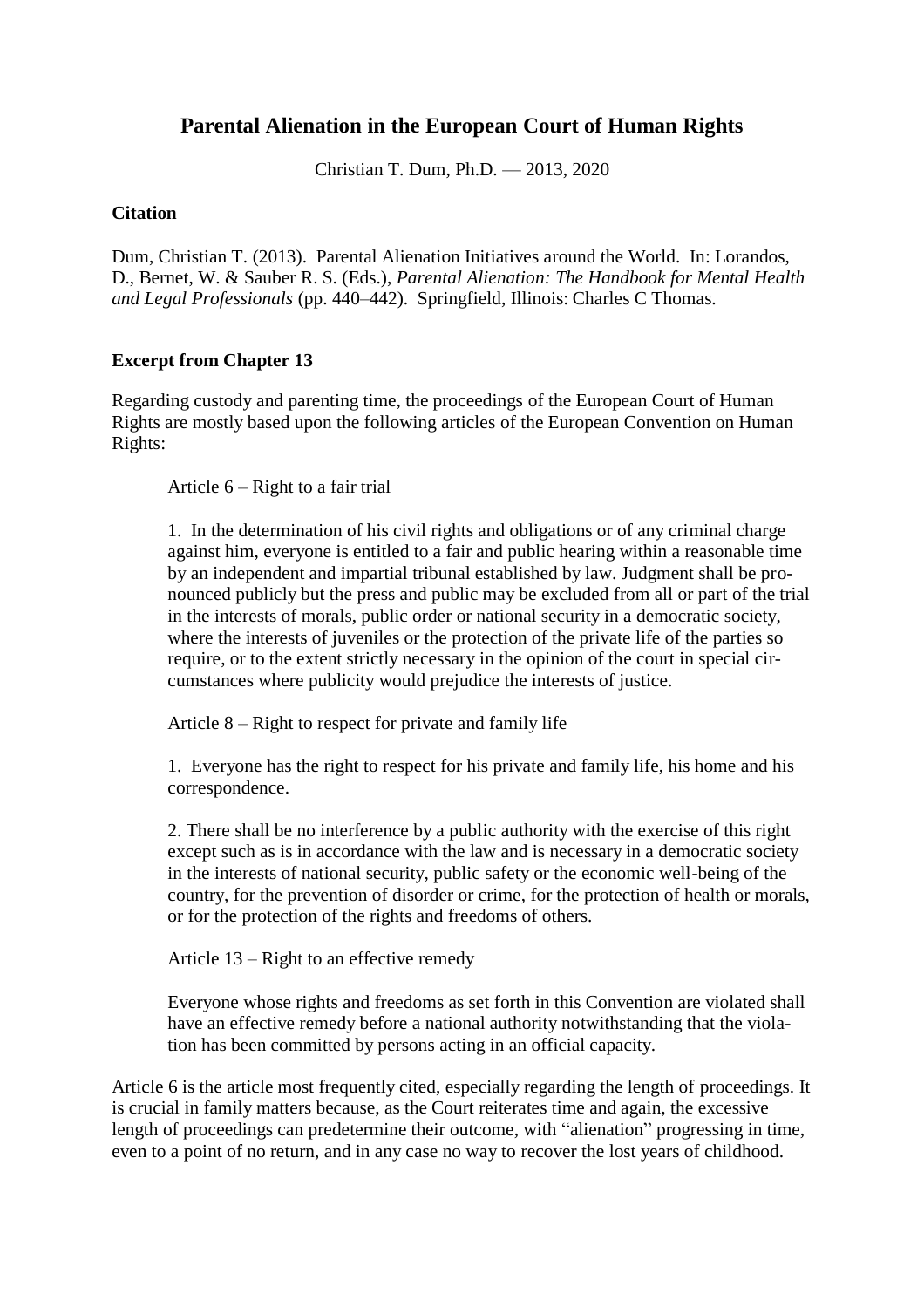## European Court of Human Rights, page 2

Different from family court, of concern to the European Court of Human Rights are only possible violations of the rights of the applicant by the state's authorities in handling the case. The Court thus does not hear the other parent or the child, nor are new psychological evaluations ordered. The Court bases its judgment solely on the evidence available from the national proceedings, brought forward by the applicant or as counterarguments by the representative of the concerned state.

These are very important points to keep in mind when asking whether this highly prestigious supranational court recognizes parental alienation (PA). It can be said to be true, if the Court specifically refers to PA as a relevant factor for its decision. That is most likely to happen when PA arguments already played a significant role in the national proceedings.

As of April 2012, PA was such a factor in eight decisions among twenty-three judgments in which the terms parental alienation (parental alienation syndrome) or aliénation parentale (syndrome d'aliénation parentale) appeared. In the remaining cases PA was mentioned just by the applicant, although sometimes also by national courts.

The eight decisions specifically using PA arguments were

- *Sommerfeld v. Germany* (Application no. 31871/96), July 8, 2003
- *Koudelka c. République Tchèque* (Requête no. 1633/05), July 20, 2006
- *Zavřel c. République Tchèque* (Requête no. 14044/05), January 18, 2007
- *Patera c. République Tchèque* (Requête no. 2*5*326/03), April 27, 2007
- *Mincheva c. Bulgarie* (Requête no. 21558/03), September 2, 2010
- *Piazzi c. Italie* (Requête no. 36168/09), November 2, 2010
- *Bordeianu c. Moldavia* (Requête no. 49868/08), January 11, 2011
- *Diamante and Pelliccioni v. San Marino* (Application no. 32250/08), September 27, 2011

The case o*f Elsholz u. German*y (2000) was the first with a reference to PA (by the applicant) and received a lot of attention but did not yet represent a recognition of PA by the Court. The same applies to the case *Kutzner v. German*y (2002), in which young children were taken to a shelter by social services. The Court merely used "alienation" in a more general sense, for drifting apart, becoming strangers due to lack of contact, without necessarily implying that someone was trying to turn the children against the applicants or that the children were rejecting a parent.

In S*ommerfeld v. German*y (2003), PA is not mentioned in the majority decision, but PA and fundamental questions regarding the child's true wishes and best interests were discussed in the dissenting opinion of Judge Rees (Germany), joined by Judges Pastor Ridruejo (Spain) and R. Türmen (Turkey), thus paving the way for PA recognition by the Court.